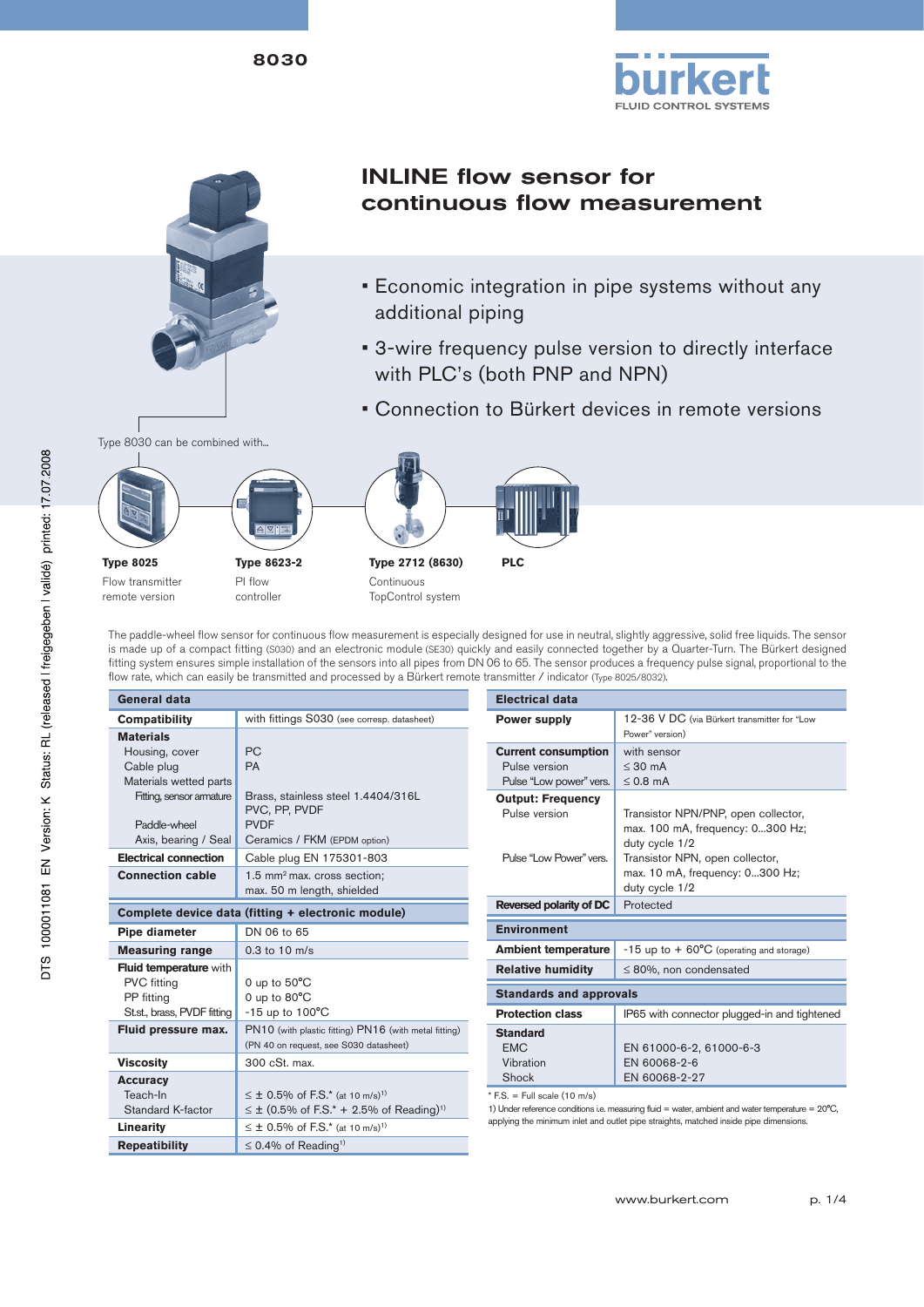# burkert

# Accuracy diagram



The flow sensor 8030 is built up with an electronic module SE30 associated to a fitting S030 with integrated measurement paddle-wheel. This connection is made by means of a Quarter-Turn.

In a 3-wire system, the signal can be displayed or processed directly. The output signal is provided via cable plug according to EN 175301-803.

When liquid flows through the pipe, the paddle-wheel is set in rotation, producing a measuring signal in the transducer. The frequency modulated induced voltage is proportional to the flow velocity of the fluid. A conversion coefficient (K factor, available in the instruction manual of the fitting), specific to each pipe (size and material) enables the conversion of this frequency into flow rate.

Two electronic module versions with frequency output are available:

- with one pulse output (either NPN or PNP transistor output depending on wiring). An external power supply of 12-36 V DC is required. It is designed for connection to any system with open collector NPN or PNP frequency input.

- with one pulse "Low Power" output (NPN transistor output). An external power supply of 12-36 V DC is required. Can only be connected to separate versions of flow transmitters Type 8025/8032.

# Pressure / temperature chart



#### Installation



The 8030 flow sensor can easily be installed into any Bürkert INLINE fitting system Type S030, by means of a Quarter-Turn. Minimum straight upstream and downstream distances must be observed. According to the pipe's design, necessary distances can be bigger or use a flow conditioner to obtain the best accuracy.

For more information, please refer to EN ISO 5167-1.

EN ISO 5167-1 prescribes the straight inlet and outlet distances that must be complied with when installing fittings in pipe lines in order to achieve calm flow conditions. The most important layouts that could lead to turbulence in the flow are shown below, together with the associated prescribed minimum inlet and outlet distances. These ensure calm, problem-free measurement conditions at the measurement point.



The flow rate sensor can be installed into either horizontal or vertical pipes.



Pressure and temperature ratings must be respected according to the selected fitting material.

The suitable pipe size is selected using the diagram Flow / Velocity / DN.

The sensor is not designed for gas flow measurement.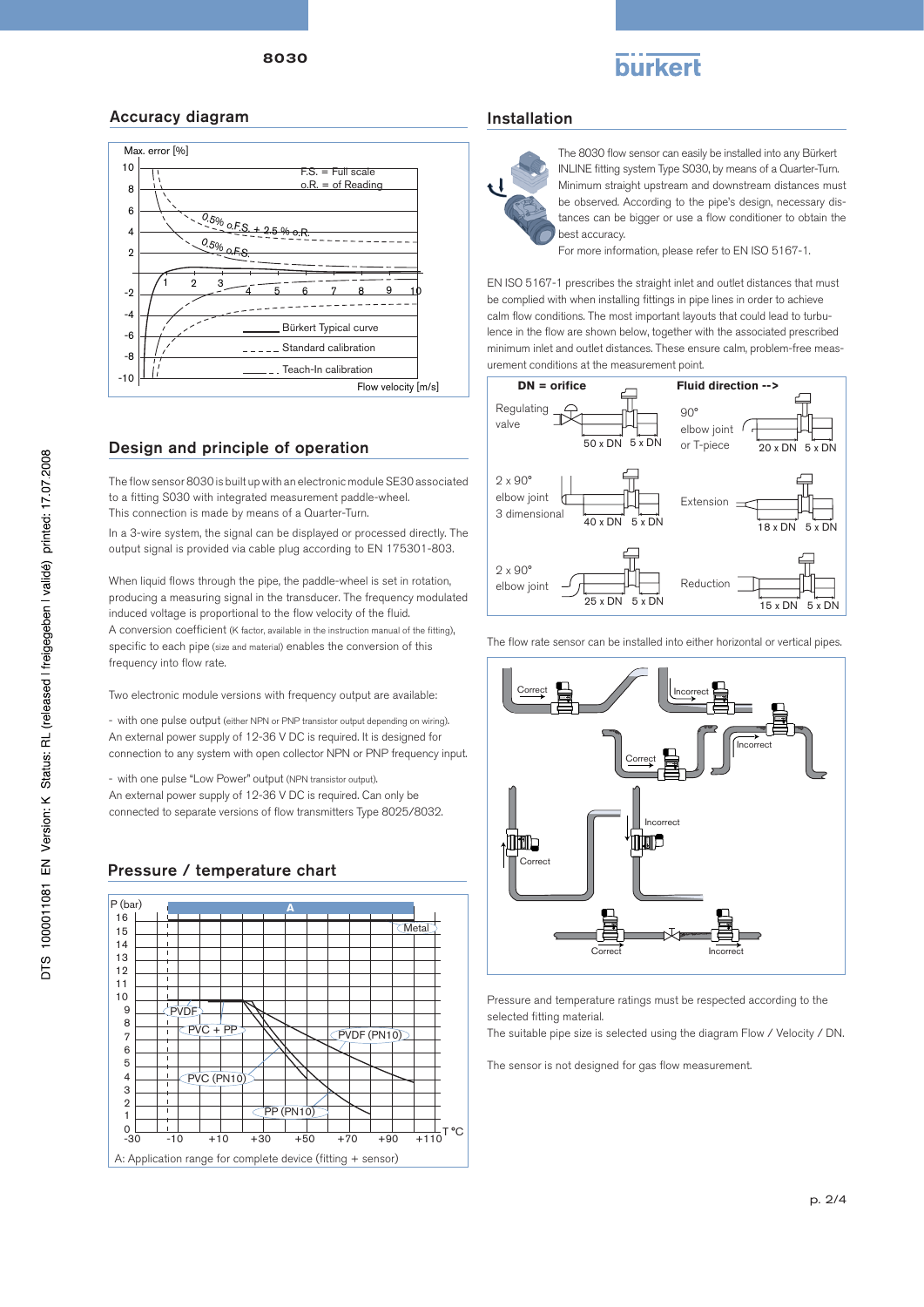8030



## Selection of fitting / pipe size Dimensions